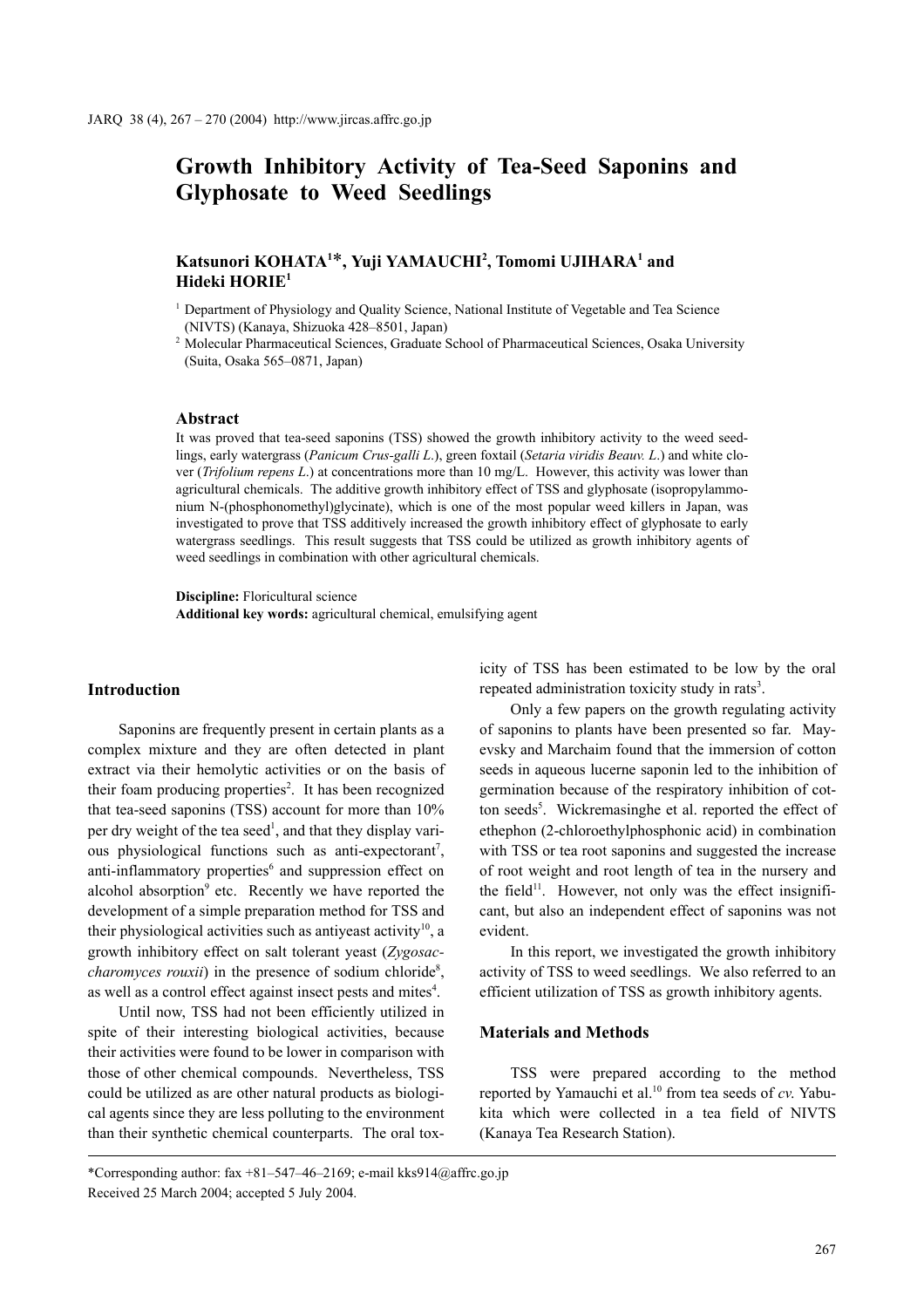#### K. Kohata et al.

Water for this experiment was prepared by distillation and deionization (Milli-Q, Millipore). Glyphosate was purchased from Kanto Chemical Co., Ltd. (Tokyo, Japan). All chemical reagents were of special-reagent grade. White clover seeds were purchased from Takii Seed Co. (Kyoto, Japan). Weed seeds (early watergrass and green foxtail) were provided by Bayer Crop Science Co., Ltd. (Tokyo, Japan).

# **1. Growth inhibitory activity of TSS and glyphosate to weed seedlings**

Thirty weed seeds were placed on two sheets of filter paper moistened with TSS solutions at the concentrations of 0 (control), 10, 25, 50, 100 and 250 mg/L or glyphosate solutions at the concentrations of 0 (control), 5, 10 and 25 mg/L in 9-cm petri dishes, which were incubated at 25ºC with a daily 12 h photo period of 2,500 lux. The lengths of the hypocotyl and seminal root of the seedlings were measured 4–5 days after incubation. Each treatment consisted of three replications.

# **2. Additive growth inhibitory effect of TSS and glyphosate to early watergrass seedlings**

Thirty early watergrass seeds were placed on two sheets of filter paper moistened with a mixture of TSS (0, 5, 10, 25 and 50 mg/L) and glyphosate (1.0, 2.5 and 5.0 mg/L) solution in 9-cm petri dishes, which were incubated at 25ºC with a daily 12 h photo period of 2,500 lux. The lengths of the hypocotyl and seminal root of the seedlings were measured 4–5 days after incubation. Each treatment consisted of three replications.

#### **Results and Discussions**

# **1. Growth inhibitory activity of TSS and glyphosate to weed seedlings**

Early watergrass, green foxtail and white clover were selected in this study because they have been often used to evaluate the inhibitory activity of agricultural chemicals and have an almost 100% germination rate. As shown in Table 1, TSS inhibited the growth of the hypocotyl at above 100 mg/L for early watergrass, 50 mg/L in green foxtail and 10 mg/L for white clover, respectively. On the other hand, the growth of the seminal root was inhibited at above 25 mg/L for early watergrass and 50 mg/L for green foxtail and white clover. This activity was different depending on the species and parts of the weed seedlings. These results suggested that TSS might show growth inhibitory activity to weed seedlings at concentrations higher than 10 mg/L. The germination rate of all weed seeds was almost 100%, meaning that TSS did not affect the germination of the weed seeds used in this study.

Glyphosate, known as a weed killer which inhibits the synthesis of amino acids, was selected as a representative agricultural chemical, because it is one of the most popular weed killers in Japan and is easily soluble in water without any spreading agents, which is convenient for the preparation of test solutions. Table 2 shows the growth inhibitory activity of glyphosate to early watergrass and green foxtail seedlings. Glyphosate inhibited the growth of the hypocotyl and seminal root at 25 mg/L and 10 mg/L for early watergrass. On the other hand, the growth of the hypocotyl and seminal root was inhibited at

| Seedlings                | $TSS$ (mg/L)      |                    |                     |                                 |                                 |                                 |
|--------------------------|-------------------|--------------------|---------------------|---------------------------------|---------------------------------|---------------------------------|
|                          | $0$ (control)     | 10                 | 25                  | 50                              | 100                             | 250                             |
| Early watergrass         |                   |                    |                     |                                 |                                 |                                 |
| <b>Hypocotyl</b><br>(cm) | $2.36 \pm 0.76$ a | $2.25 \pm 0.74$ a  | $2.09 \pm 0.69$ a   | $2.11 \pm 0.59$ a               | $1.97 \pm 0.57$ b*              | $1.57 \pm 0.61$ c <sup>**</sup> |
| Seminal root (cm)        | $3.21 \pm 0.92$ a | $3.20 \pm 0.91$ a  | $2.67 \pm 0.67$ b** | $1.20 \pm 0.38$ c <sup>**</sup> | $0.62 \pm 0.25$ d**             | $0.01 \pm 0.00$ e <sup>**</sup> |
| Green foxtail            |                   |                    |                     |                                 |                                 |                                 |
| <b>Hypocotyl</b><br>(cm) | $1.83 \pm 0.25$ a | $1.73 \pm 0.27$ a  | $1.85 \pm 0.22$ a   | $1.68 \pm 0.29$ b**             | $1.50 \pm 0.32$ c <sup>**</sup> | $0.82 \pm 0.26$ d**             |
| Seminal root (cm)        | $2.85 \pm 0.46$ a | $2.74 \pm 0.55$ a  | $2.79 \pm 0.53$ a   | $1.53 \pm 0.41$ b**             | $0.61 \pm 0.23$ c**             | $0.25 \pm 0.07$ d**             |
| White clover             |                   |                    |                     |                                 |                                 |                                 |
| Hypocotyl<br>(cm)        | $0.63 \pm 0.07$ a | $0.56 \pm 0.06$ b* | $0.54 \pm 0.05$ b   | $0.35 \pm 0.05$ c <sup>**</sup> | $0.28 \pm 0.04$ d**             | $0.20 \pm 0.02$ e <sup>**</sup> |
| Seminal root (cm)        | $2.08 \pm 0.28$ a | $2.06 \pm 0.30$ a  | $2.04 \pm 0.27$ a   | $1.67 \pm 0.20$ b**             | $1.19 \pm 0.19$ c**             | $0.54 \pm 0.05$ d**             |

**Table 1. Growth inhibitory activity of TSS to weed seedlings** 

Data represent the means  $\pm$  SD of three replicated values.

Different letters within a line indicate significant differences,  $*:\text{p}<0.05$ ,  $**:\text{p}<0.01$ .

A statistical analysis was performed by a Bonferroni multiple comparison method.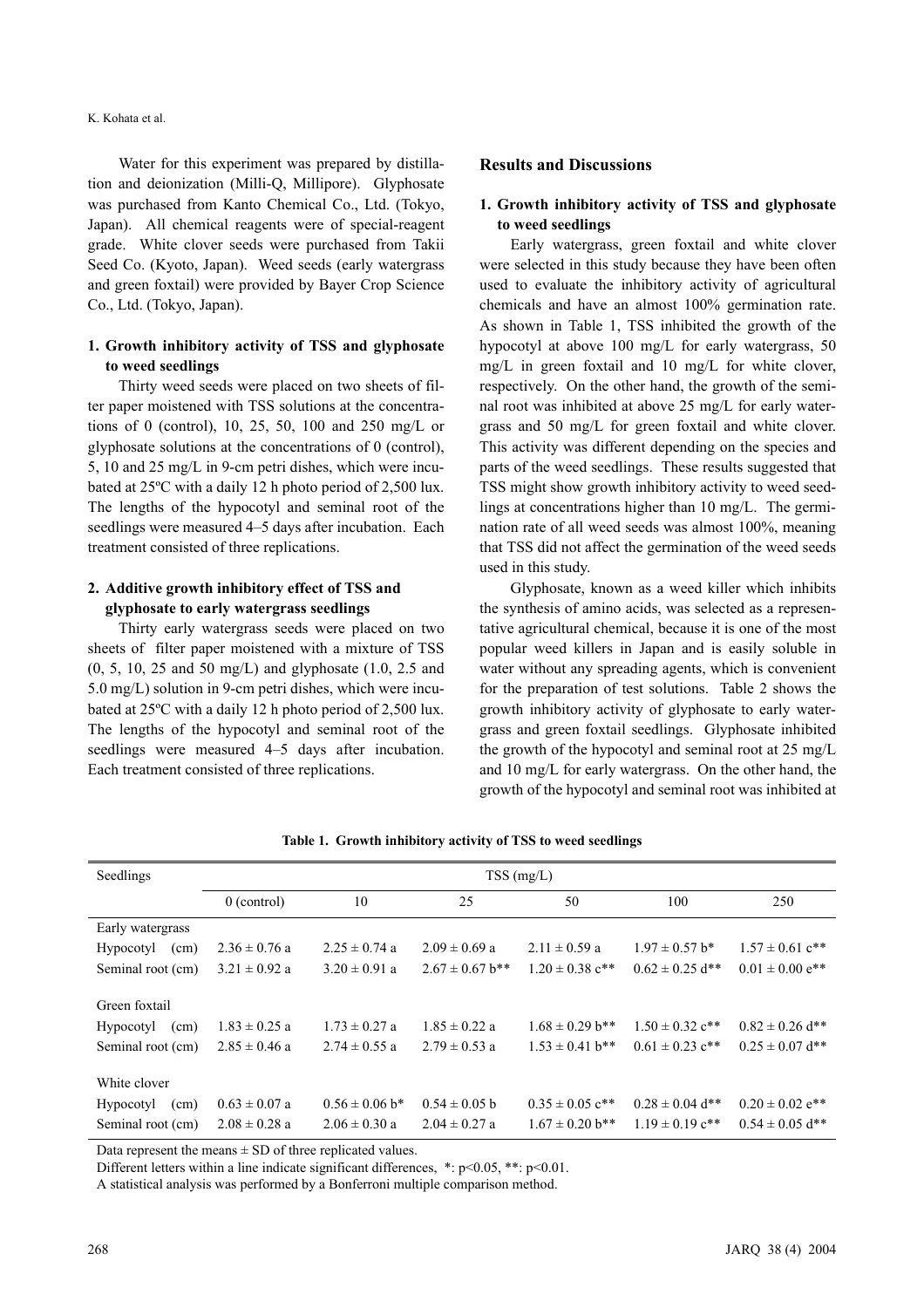10 mg/mL for green foxtail. The activity of glyphosate was 2.5–5 times more intensive than that of TSS. The germination rate was almost 100%, meaning that glyphosate did not affect the germination of the weed seeds.

## **2. Additive growth inhibitory effect of TSS and glyphosate to early watergrass seedlings**

Since the growth inhibitory activity of TSS was lower than glyphosate as mentioned above, the additive inhibitory effect of TSS and glyphosate was investigated to develop an efficient utilization of TSS as growth inhibitory agents. As shown in Table 3, the growth of the hypocotyl in early watergrass was inhibited by TSS at 50 mg/L in combination with glyphosate at 2.5 mg/L. Individual concentrations of TSS and glyphosate in the growth inhibition of the hypocotyl were 100 and 25 mg/L, respectively. The concentration of effective growth inhibition was reduced to about 1/2 for TSS and 1/10 for glyphosate. The growth of the seminal root in early watergrass was inhibited by TSS at 25 mg/L in combination with glyphosate at 1.0 mg/L. Individual concentrations of TSS and glyphosate in the growth inhibition of the seminal root were 25 and 10 mg/L, respectively. The concentration of effective growth inhibition was not reduced for TSS, but reduced to about 1/10 for glyphosate. These results suggest that TSS additively enhanced

|  |  |  |  | Table 2. Growth inhibitory activity of glyphosate to early watergrass and green foxtail seedlings |
|--|--|--|--|---------------------------------------------------------------------------------------------------|
|--|--|--|--|---------------------------------------------------------------------------------------------------|

| Seedlings         | Glyphosate $(mg/L)$ |                   |                     |                                |
|-------------------|---------------------|-------------------|---------------------|--------------------------------|
|                   | $0$ (control)       | 5                 | 10                  | 25                             |
| Early watergrass  |                     |                   |                     |                                |
| Hypocotyl<br>(cm) | $2.61 \pm 0.63$ a   | $2.63 \pm 0.55$ a | $2.63 \pm 0.72$ a   | $2.12 \pm 0.65$ b**            |
| Seminal root (cm) | $3.68 \pm 0.70$ a   | $3.18 \pm 0.55$ a | $2.43 \pm 0.39$ b** | $1.62 \pm 0.24$ c**            |
| Green foxtail     |                     |                   |                     |                                |
| Hypocotyl<br>(cm) | $2.09 \pm 0.44$ a   | $2.16 \pm 0.36$ a | $1.93 \pm 0.39$ b** | $1.82 \pm 0.41$ c <sup>*</sup> |
| Seminal root (cm) | $3.12 \pm 0.76$ a   | $3.13 \pm 0.76$ a | $2.25 \pm 0.57$ b** | $1.18 \pm 0.31$ c**            |

Data represent the means  $\pm$  SD of three replicated values.

Different letters within a line indicate significant differences, \*: p<0.05, \*\*: p<0.01.

A statistical analysis was performed by a Bonferroni multiple comparison method.

| <b>TSS</b>   | Glyphosate $(mg/L)$             |                     |                                 |  |  |
|--------------|---------------------------------|---------------------|---------------------------------|--|--|
| (mg/L)       | 1.0                             | 2.5                 | 5.0                             |  |  |
|              |                                 | Hypocotyl (cm)      |                                 |  |  |
| $\mathbf{0}$ | $2.42 \pm 0.76$ a               | $2.32 \pm 0.67$ a   | $2.64 \pm 0.67$ a               |  |  |
| 5            | $2.36 \pm 0.69$ a               | $2.32 \pm 0.56$ a   | $2.64 \pm 0.75$ a               |  |  |
| 10           | $2.26 \pm 0.76$ a               | $2.23 \pm 0.58$ a   | $2.63 \pm 0.68$ a               |  |  |
| 25           | $2.20 \pm 0.55$ a               | $2.23 \pm 0.52$ a   | $2.26 \pm 0.72$ b**             |  |  |
| 50           | $2.22 \pm 0.62$ a               | $1.95 \pm 0.62$ b** | $2.23 \pm 0.59$ b               |  |  |
|              |                                 | Seminal root (cm)   |                                 |  |  |
| $\mathbf{0}$ | $3.37 \pm 0.88$ a               | $3.27 \pm 0.69$ a   | $3.01 \pm 0.59$ a               |  |  |
| 5            | $3.36 \pm 0.82$ a               | $3.17 \pm 0.56$ a   | $2.94 \pm 0.61$ a               |  |  |
| 10           | $3.27 \pm 1.06$ a               | $3.14 \pm 0.69$ a   | $2.93 \pm 0.61$ a               |  |  |
| 25           | $2.71 \pm 0.65$ b**             | $2.64 \pm 0.58$ b** | $2.45 \pm 0.46$ b**             |  |  |
| 50           | $1.21 \pm 0.42$ c <sup>**</sup> | $1.20 \pm 0.38$ c** | $1.13 \pm 0.44$ c <sup>**</sup> |  |  |

**Table 3. Additive effect of TSS on the growth inhibition in early watergrass seedlings in combination with glyphosate**

Data represent the means  $\pm$  SD of three replicated values.

Different letters within a row indicate significant differences,  $*$ :  $p<0.05$ ,  $**$ :  $p<0.01$ .

A statistical analysis was performed by a Bonferroni multiple comparison method.